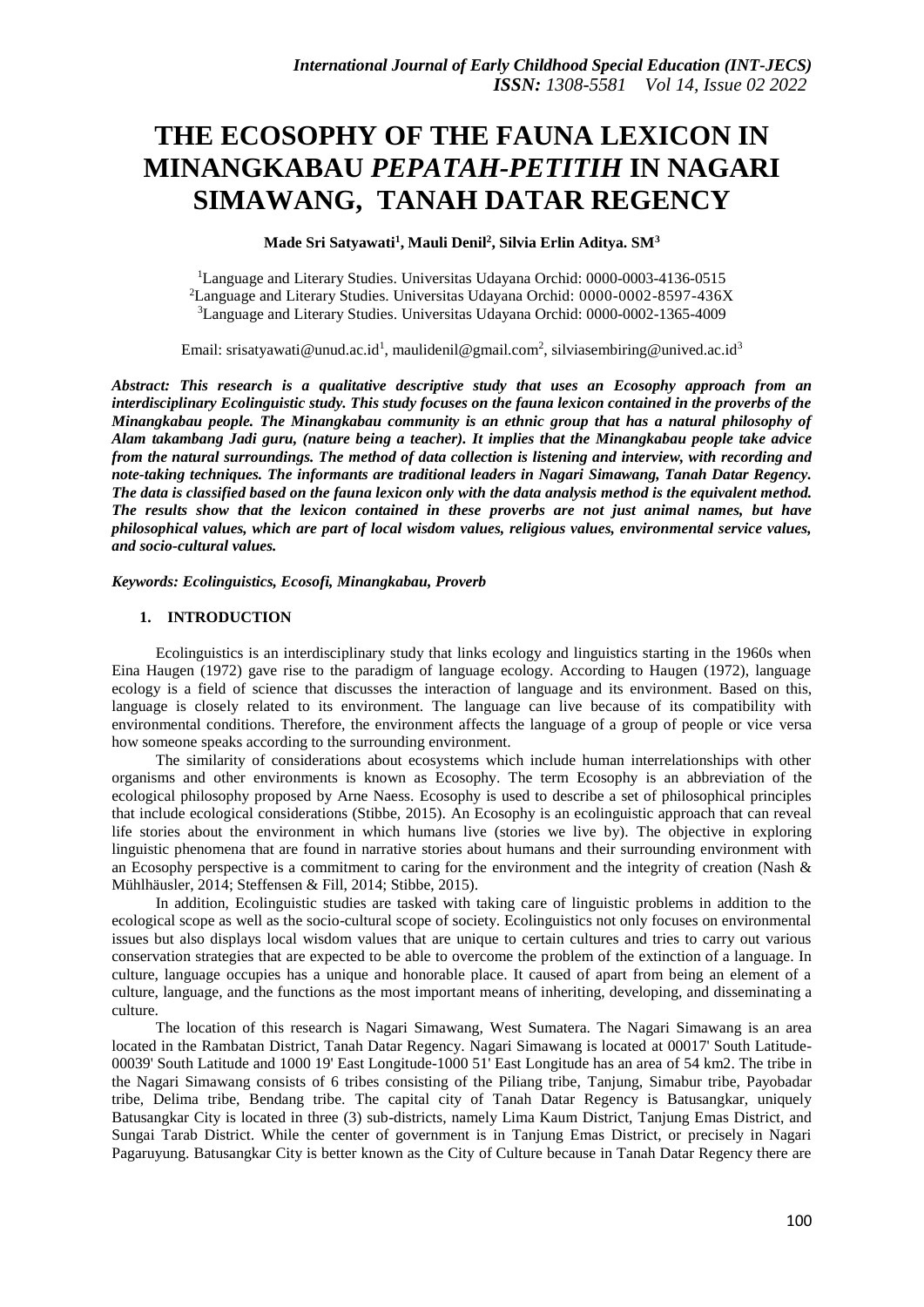many relics and inscriptions, especially the relics of the Pagaruyung Basa Palace which is the center of the Minangkabau Kingdom.

The Minangkabau ethnic (otherwise called Minang or Padang) is native to the good countries of West Sumatra, in Indonesia. The Minangs are the world's biggest matrilineal society, with an intricate social construction given matrilineal families, and property, like land and houses, acquired through female heredity. Strict and political undertakings are the region of men; every town (Nagari) is represented independently as per adat (ethnic customs). The Minangkabau are unequivocally Islamic, yet at the same time follow adat, which was gotten from animistic convictions before the appearance of Islam. From 1821 to 1837, their West Sumatran countries were the area of the Padri War, a contention between Islamic reformists and conservatives. The current connection between Islam and adat is depicted in the maxim "custom (adat) established upon Islamic regulation, Islamic regulation established upon the Qur'an" (adat basandi syara', syara' basandi Kitabullah). (newworldencyclopedia.org)

The name Minangkabau is believed to be a combination of two words, minang ("triumphant") and kabau ("buffalo"). The way of life of the Minangkabau has been the subject of serious review by current anthropologists. The Minangs are the world's biggest matrilineal society, wherein properties, for example, land and houses are acquired through female genealogy. A few researchers propose that this could have caused the diaspora (Minangkabau, merantau) of Minangkabau guys all through the Malay Archipelago to become researchers or to look for their fortunes as dealers. As soon as the age of seven, young men customarily pass on their homes to reside in a surau (a supplication house and public venue) where they learn strict and social (adat) lessons. When young men become teens, they are urged to pass on the places where they grew up to review in schools or gain encounters that will add to their insight and value as grown-ups. They get back with this insight to assist with directing the issues of their family or Nagari (old neighborhood), sitting as individuals from a 'chamber of uncles.'

This custom has made Minang people group in numerous Indonesian urban areas and towns, which by and by are as yet tied near their country; a state in Malaysia named Negeri Sembilan is vigorously impacted by Minang culture. Because of their social accentuation on training, Minang individuals are over-addressed, about their numbers, in the public existence of Indonesia. As well as being famous as vendors, the Minangs have delivered a portion of Indonesia's most compelling artists, journalists, legislators, researchers, and strict researchers. The presence of these educated people joined with individuals' essentially glad person, made the Minangkabau country (the region of West Sumatra) one of the forces to be reckoned with in the Indonesian battle for freedom

The Minangkabau community has a natural philosophy of Alam Takambang Jadi Guru (Nature being a teacher), so various teachings containing social and cultural values are stored in *Petah-petitih* (Proverb) which use many names around nature (flora and fauna). According to the Cambridge dictionary, a proverb is a short sentence, etc., usually known by many people, stating something commonly experienced or giving advice. Meanwhile, *Pepatah-petitih* is a kind of proverb that contains the advice and preaching of the oldster. In Minangkabau, *Pepatah-petitih* has a position firstly, as a literary work, Minangkabau traditional words, and as law and legislation. Secondly, *Pepatah-petitih* as a guide in behavior, words of advice or advice, words of wisdom and satire, as a language of diplomacy, and as social control for the Minangkabau community. Thirdly, *Pepatah-petitih* as a traditional word entertainingly teaches something. This means that for the Minangkabau people, *Pepatah-petitih* is the customary word that must be obeyed as long as they do not conflict with their Islamic religion. (Afrita & Manshur, 2009)

There are ten values on Minangkabau life concept which are contained in the Minang proverb which is inherent in the Minang identity, namely; *hiduik baraka, baukue jo bajangko; baso basi –malu jo sopan; tenggang Raso*; loyal; fair; thrifty; watchful; braveness; wise diligent and humble. (Sya. et. al, 2021). Wherein found that petatah-petitih in the Minangkabau community is a representation of the concept of the community's lifestyle itself. Life concepts have been passed down from generation to generation. From these concepts, can see the life goals of the Minang people to be achieved. Minang people are obliged to use their minds in every process of life that will be passed. By using a good mind, humans will always be vigilant in life, an alert attitude will make someone careful and mature in planning his life purpose. Courtesy in relationships is also a measure of the dignity of the Minang community. All the value concepts that appear in the Minang proverb are nothing but to shape the individual virtuous, cultured and civilized human beings.

Henceforth, Silalahi & Nasution (2017) found that Pepatah-petitih Minangkabau has several character educations values. There are thin, religiosity, and democracy. Moreover, Minangkabau proverbs have three functions. The functions are linguistically, educationally, and culturally. Therefore, all values inside surely must be sustained, especially at the education institution as a building block to improve young generations" characters to overcome any problems or issues that happened in Indonesia. Then, Rahayu. et.al (2013) said that the Petatah-petitih of the Minangkabau is formed of clothing, the human body, animals, occupations, news, nature, teachings, science, knowledge, marriage, culture, and parenting. The customary moral values can be seen through the Petatah-petitih through feeling, logical*,* shy, and polite. Meanwhile, the moral values contained in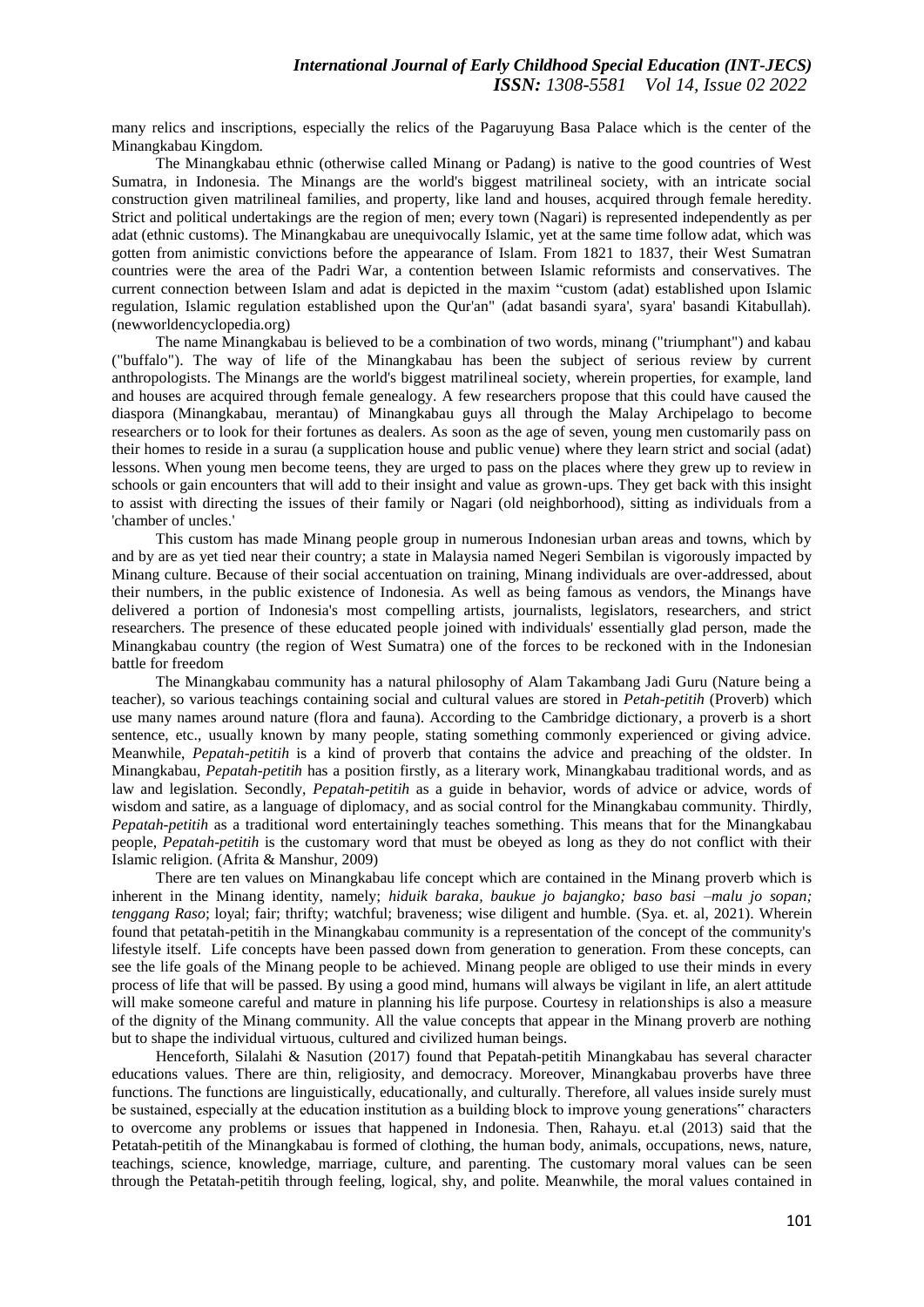# *International Journal of Early Childhood Special Education (INT-JECS) ISSN: 1308-5581 Vol 14, Issue 02 2022*

Petatah-petitih are the Islam values, which contain humanity that determine the value of one's faith in carrying out the commands of Allah SWT and avoiding all of Allah prohibitions.

The Minangkabau proverbs contain the basis of Minangkabau philosophy which comes from nature. Minangkabau's thought is based on the phenomena of the universe and learning from the realities of their life. The Minangkabau proverbs take several stories behind the use of the fauna and flora lexicon. According to Zuber (in Navis, 1984) in the Minangkabau daily conversation, if people want to express their opinion with proverbs, they just need to say *Sampiran* of proverbs, and people will already know what they mean. *Sampiran* is the first half of the rhyme, there are the first and second lines in the form of sentences which are usually only a stock of word sounds to be equated with the sound of words in the content of the rhyme (usually the sentences in the *sampiran* have nothing to do with the content). *Pepatah-petitih* (proverbs) is the knowledge of the Minangkabau traditional community (local genius) in the past.

Research on Minangkabau proverbs with an Ecosophy approach is still rarely done. However, research on Indonesian proverbs using an Ecosophy approach has been carried out by Martalina et al. (2019). In her research, Martalina identified the faunal lexicon used and explained the Ecosophy of the faunal lexicon in the novel entitled ATHEIST by Achdiat Karta Mihardja from an Ecolinguistic point of view. The results showed that the faunal lexicon used in Indonesian proverbs has an important role in the construction of proverbs and their role in the Indonesian environment. Through Ecosophy, the lexicon has local wisdom values, religious values, consumption values, production values, and potential values.

Cavalcante (2020) in a study entitled *Ecosophy and the relationship between man and nature in contemporaneity,* reflects on the relationship between humans and the environment through Ecosophy principles. It includes the understanding of the environment in which human life, and how humans learn and act on environmental issues, based on three ecologies. There are environmental ecology, social relations, and human (mental) ecology. The results show that the study stimulates awareness to protect the environment.

Furthermore, research was conducted by Almos et al. (2014). Almos explains that the thoughts of the Minangkabau people are based on the phenomena of the universe. Minangkabau people learn from the environmental realities of their life. This study describes all Minangkabau rhymes and proverbs containing texts of flora and fauna and their meanings. Its contents teach people in terms of doing good, patience, advice, perseverance, and truth.

All of the studies serve as a reference in this study. The difference is this study used Ecolinguistic theory to analyze the relationship between language and the environment with different objects. This study has similarities to Martalinan's research which uses Ecolinguistic theory through the Ecosophy proposed by Stibbe. This study only examines the faunal lexicon and the social and cultural values contained. The objectives of understanding the faunal lexicon in the proverbs use an Ecosophy approach is to dig deeper into the meanings and the values from an Ecolinguistic point of view. Thus, its sustainability and survival can be maintained for the sake of ecological sustainability.

### **2. METHOD**

This research is descriptive research using a qualitative approach. The source of data in this study is *pepatah-petitih* (proverbs) which contain the fauna lexicon. The data collection method used is the listening and interview method with recording and note-taking techniques. The informants referred to as data sources are traditional leaders in Nagari Simawang, Tanah Datar Regency. The data is classified based on the faunal lexicon only. The fauna lexicon is used to describe the philosophy of the variety of animals used in the *pepatah-petitih* (proverbs). Then to analyze the data, the method used is the translational equivalent method and the referential equivalent method. Methods and techniques in data collection and analysis refer to the method developed by Sudaryanto (1993).

### **3. DISCUSSION**

Many forms of Minangkabau *pepatah-petitih* (proverb) contain fauna lexicon. The presence of the fauna lexicon has a close relationship with the Minangkabau community. The faunal lexicon in forming proverbs cannot be separated from the philosophy of ecology. In other words, the meaning of the faunal lexicon can be understood through an Ecosophy approach from an Ecolinguistic point of view. The following explains the meaning of Minangkabau *pepatah-petitih* (proverbs) using the fauna lexicon.

## *Bak ayam manampak alang, unPepatah-petitiho kuciang dibaokkan lidieh*

(Like a chicken seeing an eagle-like a cat brought a stick)

The fauna lexicon not only has an important role in a *pepatah-petitih* construction but the presence of the lexicon is also an indicator that the names of the fauna used in Minangkabau cultural proverbs exist in the West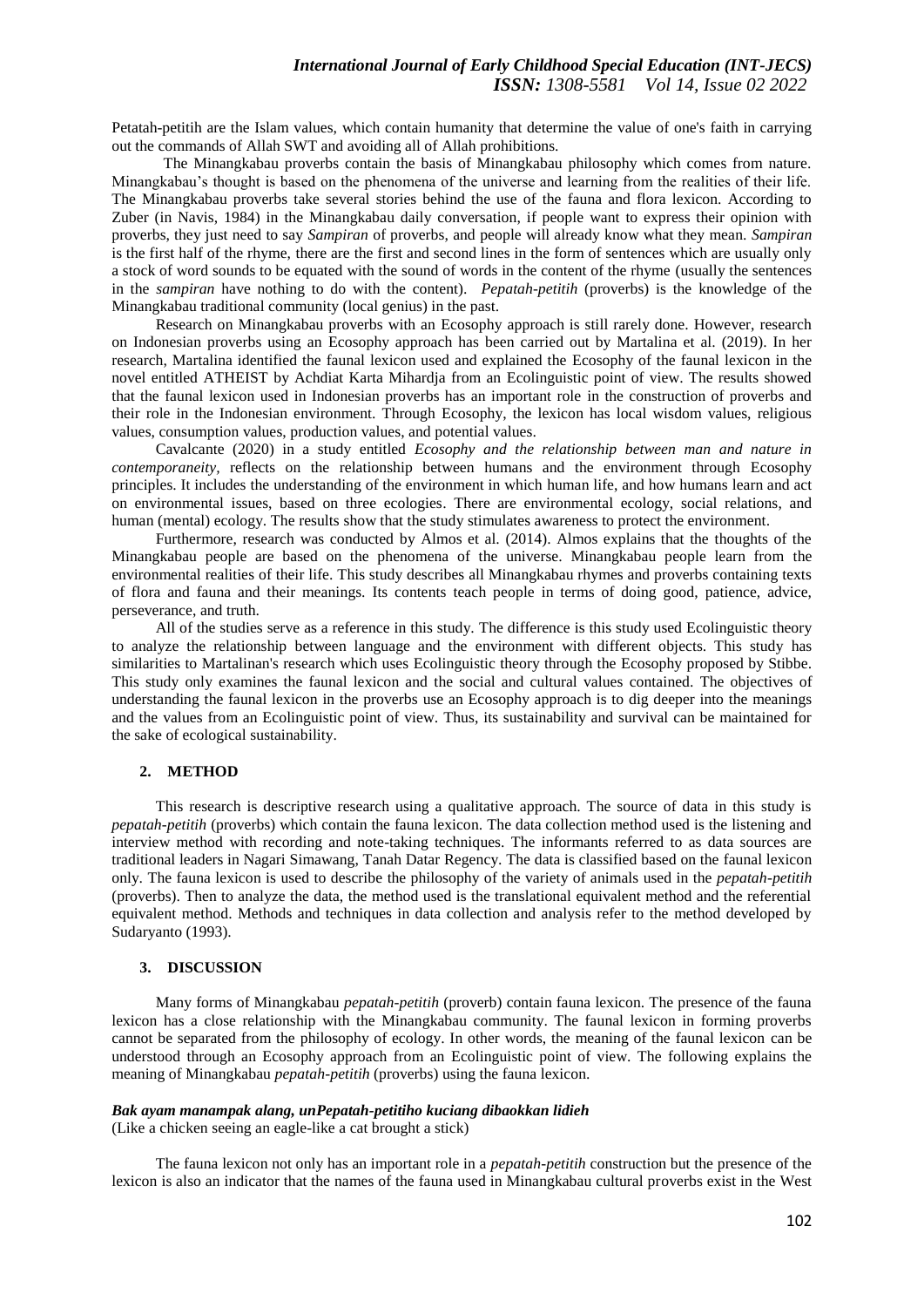Sumatran environment and have close relations with the Minangkabau community. Through an Ecosophy understanding from an Ecolinguistic point of view, the lexicon has philosophical values.

*Pepatah-petitih* like *Bak ayam manampak alang, unPepatah-petitiho kuciagn dibaokkan lidieh* has the means of a person who is very afraid so that his life becomes messy. The meaning of fear in the *pepatah-petitih* above is based on the philosophy of a chicken who feels afraid when he sees an eagle flying around the sky. This is because the chicken is the food chain of the eagle. Fear usually causes a person's life to become restless and topsy-turvy. The continuation of the meaning of "fear" to life "topsy-turvy" is indicated by the clause*, unPepatah-petitiho kuciagn dibaokkan lidieh* (like a cat brought a stick*)*. The habit of a cat running away after seeing someone carrying a lidie/stick has become an ecological philosophy that tells an environment about the relationship between animals and humans.

#### *Bak cando caciang kapanehan, umPepatah-petitiho lipeh tapanggang*

(Like a burning worm, like a roasted cockroach)

The *pepatah-petitih* adage which uses the fauna lexicon by the Minangkabau people is the embodiment of reality obtained based on experience. As in the *pepatah-petitih* above, *Bak cando caciang kapanehan,* which means someone who does not have calm habits. Ecosophy in *cacing* 'worms' are always moving and very active if they are outside the soil surface because burning of the hot (not humid) temperature. Thus, the relationship between living things and their habitats can become an ecological philosophy as stated in the *pepatah-petitih*.

Next, *Bak cando caciang kapanehan* followed by *umPepatah-petitiho lipeh tapanggang*, the parable of *lipeh tapanggang* 'roasted cockroach' has a continuous meaning from the previous meaning, there is someone who is not calm makes him rush. The concept for *Lipeh* 'cockroach' *tapanggang* is not burned intentionally but accidentally burned because it roams in its habitats. In ancient times, the Minangkabau people cooked with fire stoves whose kitchen was located under the floor of the house. Therefore, if *lipeh* 'cockroach' is burned in a firebox, so it will panic and run in a hurry. Based on the facts that occur in daily life, the *pepatah-petitih* is like *Bak cando caciang kapanehan umPepatah-petitiho lipeh tapanggang* has a moral message if someone who does not have calm habits.

# *Bak manggadangkan anak ula, umPepatah-petitiho mamaliharo anak harimau*

(Like raising a snake, like raising a tiger)

One of the characteristics of the *pepatah-petitih*, it has the same parable in packing the fauna lexicon and its relationship to ecosystems, ways of life, etc. The verbs *manggadangkan* 'bringing up' and *mamaliharo* 'maintaining' have the same meaning, namely caring for them to grow up. The fauna lexicon of *ula* 'snake' and harimau 'tiger' also have the same meaning, there are wild, savage, and dangerous animals. From the conclusion that the similarity of meaning is drawn, *Bak manggadangkan Anak ula, umPepatah-petitiho mamaliharo Anak harimau* means someone who is educated from childhood to adulthood with all the attention and affection, ironically after he grows up, he is rewarded with evil deeds.

This ecological philosophy comes when the ones being cared for wild animals, he can change its character. Wild animals forever are known as murderous and dangerous. In addition, wild animals are also very rarely kept by humans because they are not pets in general. Thus, the papatah-petitih/proverb takes the parable of the *ula* 'snake' and *harimau* 'tiger' from its nature as wild animals that remain dangerous even though it is raised or cared for with love.

# *Mati harimau tingga balang, mati gajah tingga gadiang*

(Tigers die leaving stripes, Elephants die leaving tusks)

Every wight that lives in the world will end and death. The *pepatah-petitih* above uses a lexicon of tiger and elephant, whose ecological philosophy comes from what is left after death. The parable of *Mati harimau tingga balang* is used as a *pepatah-petitih* show a tiger will leave benefits for humans even though it has passed away. The benefits in question are 'balang' which represent the skin of a tiger. Tigerskin is usually used by the Minangkabau people as objects that have a valuable aesthetic such as bags, carpets, jackets, displays, etc.

It does not only happen to tigers but also elephants. Ivory is something that elephants leave behind when die. The ivory is used by humans for carvings/displays that have aesthetic values. Thus, the meaning that can be deduced from the understanding of the Ecosophy of elephant and tiger in the proverb *Mati harimau tingga balang, mati Gajah tingga gadiang* is if humans die, must leave a good impression for their children, their families, and society. In addition, dead humans must also be remembered for their good morals, not of their badness.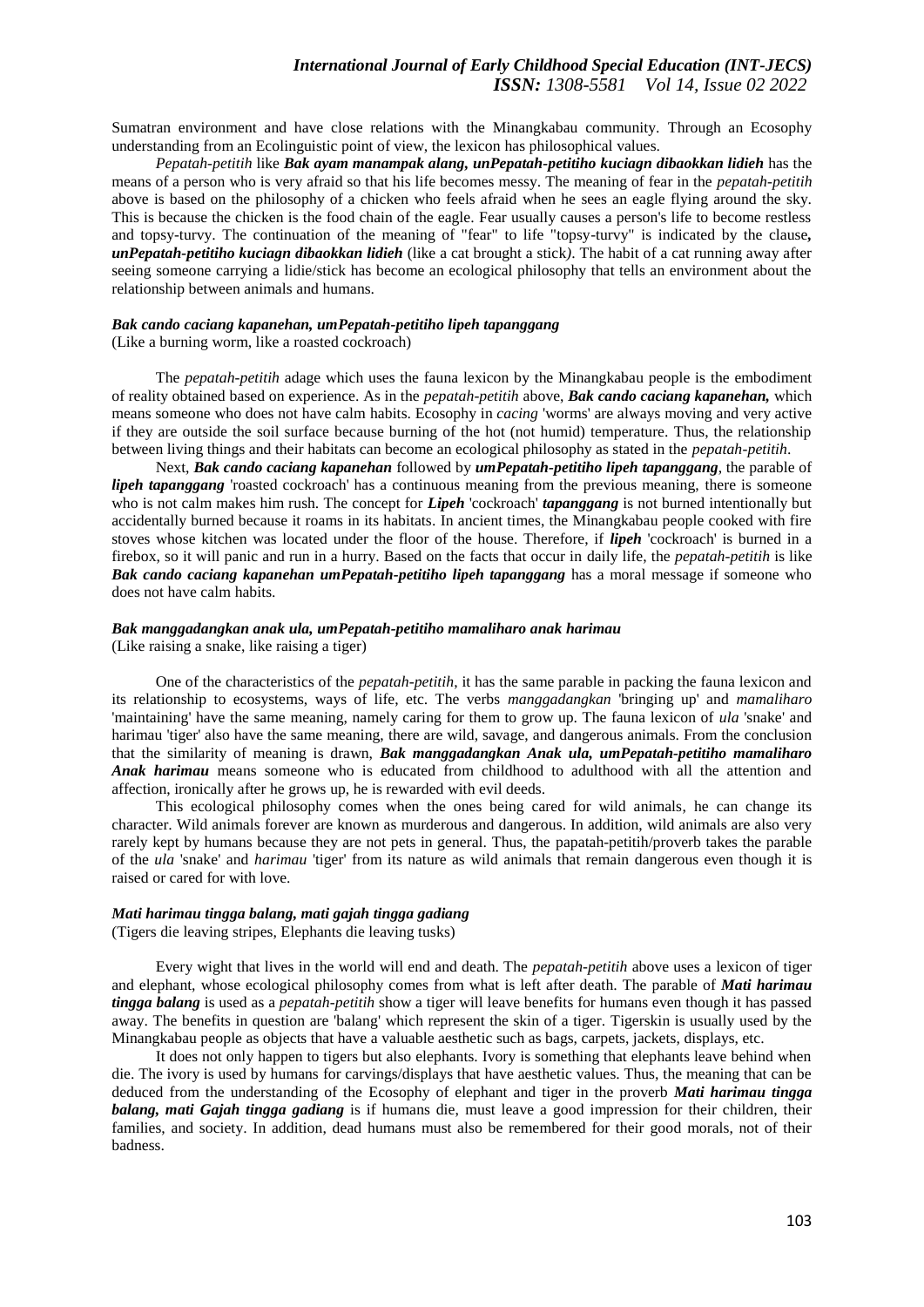# *Bak kudo palajang bukik, umPepatah-petitiho gajah paangkuik lado.*

(Like a climbing horse, like carrier elephant)

The parable that uses the fauna lexicon used in the *pepatah-petitih* can be traced through the Ecosophy of horses and elephants with their environment. The lexicon of the horse '*Kudo'* in *Bak Kudo palajang bukik* gives the view that the horse is a strong animal and is used to help and ease human work. Horses are usually used as a vehicle to climb hills or livelihoods. Likewise, with the lexicon of elephant *'Gajah'* in *umPepatahpetitiho Gajah paangkuik lado,* it is the representation of the ecological philosophy in the pepatahpetitih/proverb that humans use the power possessed by horses and elephants to help their daily activities. Sometimes humans forget the mutual relationship between those animals. Humans do not repay the services of animals that have helped in lightening their work and even serve as a source of livelihood. Thus*, Bak Kudo palajang bukik*, *umPepatah-petitiho Gaja paangkuki lado*, it can be interpreted that someone that meritorious in a work did not give a proper award.

# *Mati samuik karano manisan, jatuah kabau dek lalang mudo.*

(Ants die because of sweets, buffalo fall because of young weeds)

The representation of the meaning of the imagery using the faunal lexicon can be influenced by context. That is, the lexicon of *Samui* 'ant' in *mati samuik karano manisan* is a parable of an ant that dies because it consumes too much of something sweet. This parable was born from the philosophy of ants that can be seen in its daily life where ants are often found dead after consuming too many sweets. This can be analogous to someone greedy who can harm himself. Likewise, with the *kabau* lexicon, 'buffalo' in the *jatuah kabau dck lalang mudo*, a parable is when a buffalo *jatuh* (falls) because it consumes too many weeds. The two parables are in harmony leading to teaching not to be greedy.

The *pepatah-petitih Mati samuik karano manisan, jatuah kabau dek lalang mudo.*has another meaning in a different context, that humans are often deceived by sweet mouths and good manners. Thus, the two meanings of the pepatah-petitih will be automatically understood by the Minangkabau people because related to the context of the situation in a communication.

## **4. CONCLUSION**

As an ethnic that has a natural philosophy *Alam takambang Jadi guru* 'nature being a teacher', various teachings and values of life are stored in a language that uses many names around nature (flora and fauna). Based on the results and discussion described, the faunal lexicon used in the Minangkabau *pepatah-petitih* has an important role in human life regarding the values of life in the form of advice to do good. Thus, the representation of meaning in the Minangkabau *pepatah-petitih* can be a lesson on how to live in a social environment in Minangkabau society.

From an Ecolinguistic point of view based on an Ecosophy understanding, the lexicon is not just the name of an animal, but the fauna lexicon has philosophical values in its existence in the Indonesian environment. These philosophical are environmental service values, local wisdom, religious values, and sociocultural values. Nowadays, the fauna and flora lexicon contained in the proverbs are still remembered and lived orally. In the case of ecolinguistic studies that are related to ecosophy, this study explains the habits of Minangkabau society in the past through *pepatah-petitih* involving the relationship of all elements in the natural environment. Thus, the research hopes to be able to raise awareness of the Minangkabau society concerning protecting natural environment changes and local wisdom of Minangkabau culture.

# **5. REFERENCES**

- [1] Almos, Rona, Pramono, Reniwati. (2014). Pantun dan Pepatah Petitih Minangkabau Berleksikon Flora dan Fauna. *Jurnal Adabiyyāt*, Vol. XIII, No. 2.
- [2] Cavalcante, Kellison L. dan Rafael Santana A. (2020). Ecosophy and the relationship between man and nature in contemporaneity. *International Journal of Advanced Engineering Research and Science (IJAERS),* Vol. 7, Issue 1.
- [3] Hakimy, Idrus. (1984). *1000 Pepatah-Petitih, Mamang-Bidal, Pantun-Gurindam: Bidang Sosial, Budaya, Ekonomi, Politik, Hukum, Hankam dan Agama di Minangkabau*. Bandung: Remadja Karya
- [4] Haugen, E. (1972). The Ecology of Language. Standford, CA: Standford University Press.
- [5] Fill, Alwin dan Muhlhausler, Peter. (2001). The Ecolinguistics Reader: Language, Ecology, and Environment. London: Continuum